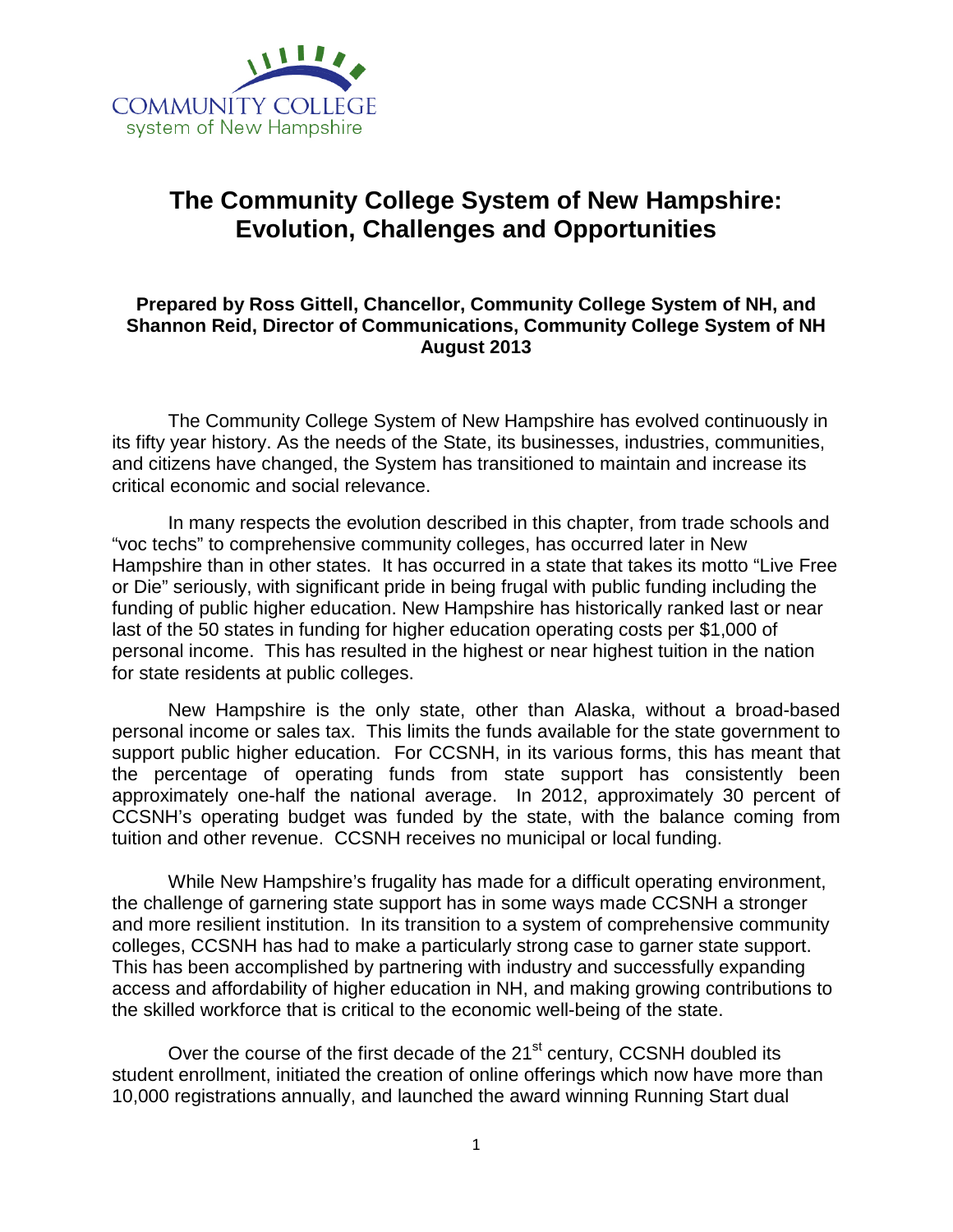enrollment program which has grown to more than 5,000 course registrations annually. Transfer relationships with New Hampshire's four-year colleges and universities have significantly expanded, and CCSNH is widely recognized as a partner with New Hampshire industry to strengthen the state's skilled workforce.

# **History and Evolution<sup>1</sup>**

New Hampshire's community college system since its establishment has been marked by the steady evolution of its mission, name, geographic coverage, programs, enrollment and governance. From its post-World War II origin as two trade schools serving a few hundred students, today's Community College System of New Hampshire has evolved into an independent statewide system of seven comprehensive community colleges serving more than 27,000 students annually, offering a broad range of associate degree and certificate programs that provide pathways to skilled employment and transfer to four-year colleges and universities.

# **Timeline of Major Developments**

1945 – Trade schools established (Portsmouth and Manchester) under State Board of Education

1949 – Trade schools renamed New Hampshire Technical Institutes

1961 – NH Legislature authorizes establishment of schools in additional locations; moves toward the creation of a statewide system

1965 – NH Technical Institute opens in Concord

1966 – Vocational Institute<sup>2</sup> opens in Berlin

1968 – Vocational Institutes opens in Claremont and Laconia

1970 – NH Vocational-Technical College opens in Nashua

1983 – Legislation establishes the NH Department of Post-Secondary Vocational

Technical Education outside the NH Department of Education, with governance of the 2-year colleges and a 7-member Board of Governors

1995 – System reorganized into "regional" colleges and renamed the NH Department of Regional Community Technical Colleges

1999 – Legislation replaced Board of Governors with Board of Trustees with increased oversight role

2005 – Legislation passed "uncoupling" the regional colleges and vesting greater authority in the Board of Trustees

2007 – Legislation passed establishing the Community College System of NH as a body corporate and politic, a self-governing entity under its Board of Trustees

 $1$  The early history related herein is drawn from a document entitled "New Hampshire's Invisible Colleges: A History of the New Hampshire Technical Institute and the New Hampshire Vocational-Technical Colleges, 1945 to 1977" by Walter A. Ryan, a former instructor in the then-New Hampshire Vocational-Technical College, Claremont.

 $2$  During this period the names of the colleges evolved along with their scope and locations. By 1971 all of the existing schools were named "Vocational Technical Colleges" except the Concord school, which remained the "New Hampshire Technical Institute."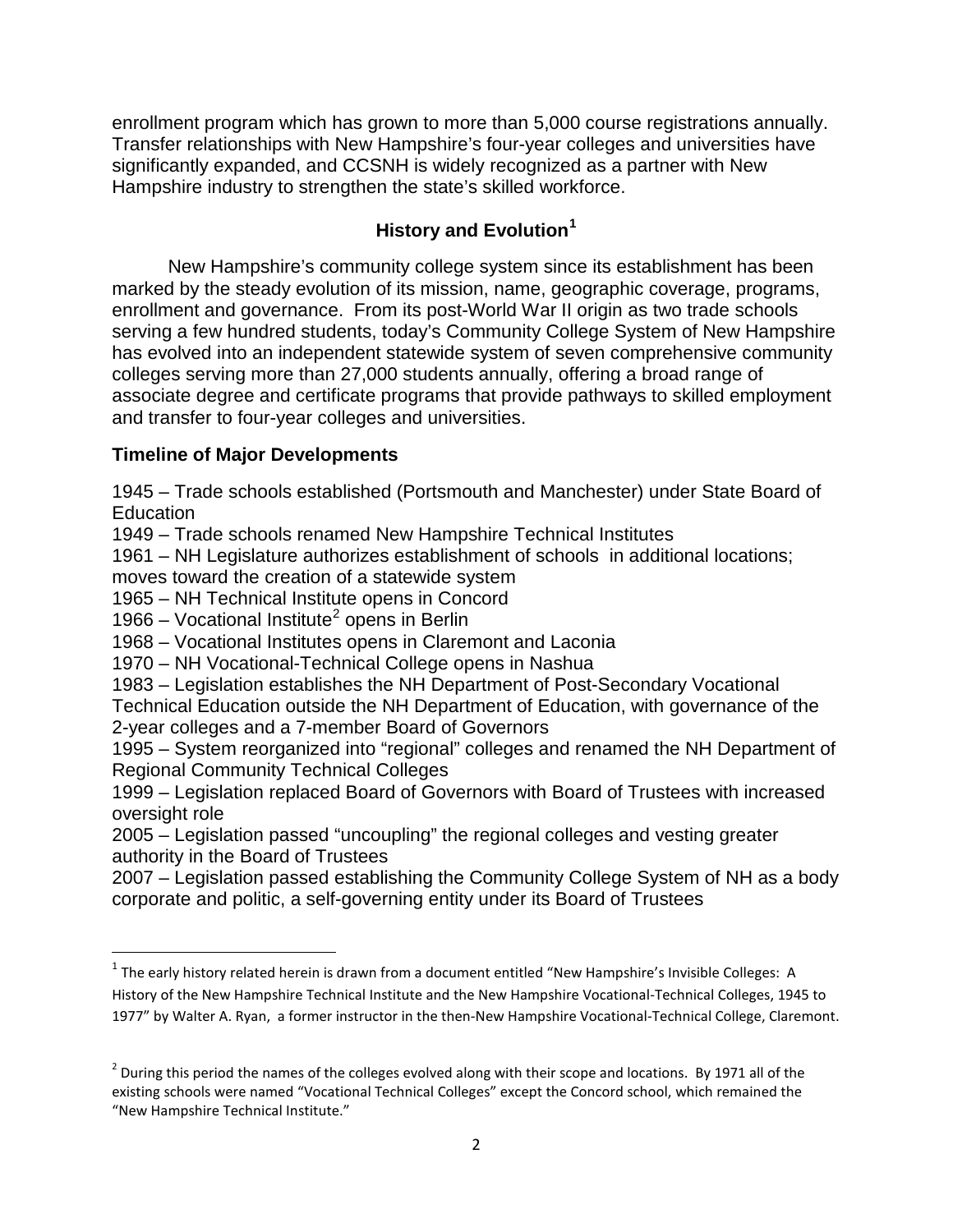### *The First Half-Century:* **Trade Schools, 1945-49**

A public post-secondary system of two year colleges in New Hampshire originated in 1945 with the establishment of Trade Schools in two of the state's largest cities, Manchester and Portsmouth, both with a significant concentration of manufacturing and technical employment. These schools were established to provide trade and vocational training, with admissions preference given to veterans as they were demobilized after WWII. The State Board of Education was charged with overseeing the schools, which opened in donated spaces. Programs included machine tool, electricity and electronics, drafting and blueprint reading with other programs added over time. Initially, Manchester enrolled 200 students and graduated 50, while Portsmouth enrolled an average of 100 students and graduated 20. High school graduation was not an admissions requirement. The graduates typically found employment in the state's manufacturing industries and in the trades.

Over time the programs at the trade schools became more technical, and in 1949 the schools were renamed New Hampshire Technical institutes.

### **Emergence of a Statewide System, 1961-70**

Building on the growth in the first two schools, in 1961 the NH Legislature through the Technical Institutes and Vocational Technical Schools Act declared the intention of the State to establish additional facilities to prepare young people and adults for productive employment. A new facility was established in the capital city of Concord, to be called the New Hampshire Technical Institute, which included a dormitory in addition to classrooms, labs and administrative offices. The focus of the NH Technical Institute, which accepted its first class in the fall of 1965, was to "…prepare qualified high school graduates as technicians who may serve as assistants to professionally trained personnel." The schools in Portsmouth and Manchester were renamed Vocational Technical Institutes, and assigned a role "…to prepare qualified high school graduates or the equivalent as skilled workers to meet the occupational needs of the state."

The expansion of the system during this period included the addition of vocational-technical institutes in Berlin (in the north), Claremont (west), Laconia (central) and Nashua (south). With the completion of these colleges -- officially adopting the name Vocational-Technical Colleges instead of Vocational Technical Institutes in 1971 -- the State for the first time had a statewide system of public two-year higher education institutions. Governance remained under the Department of Education, but was administered through a newly-created division called the "Division of Post-Secondary Education."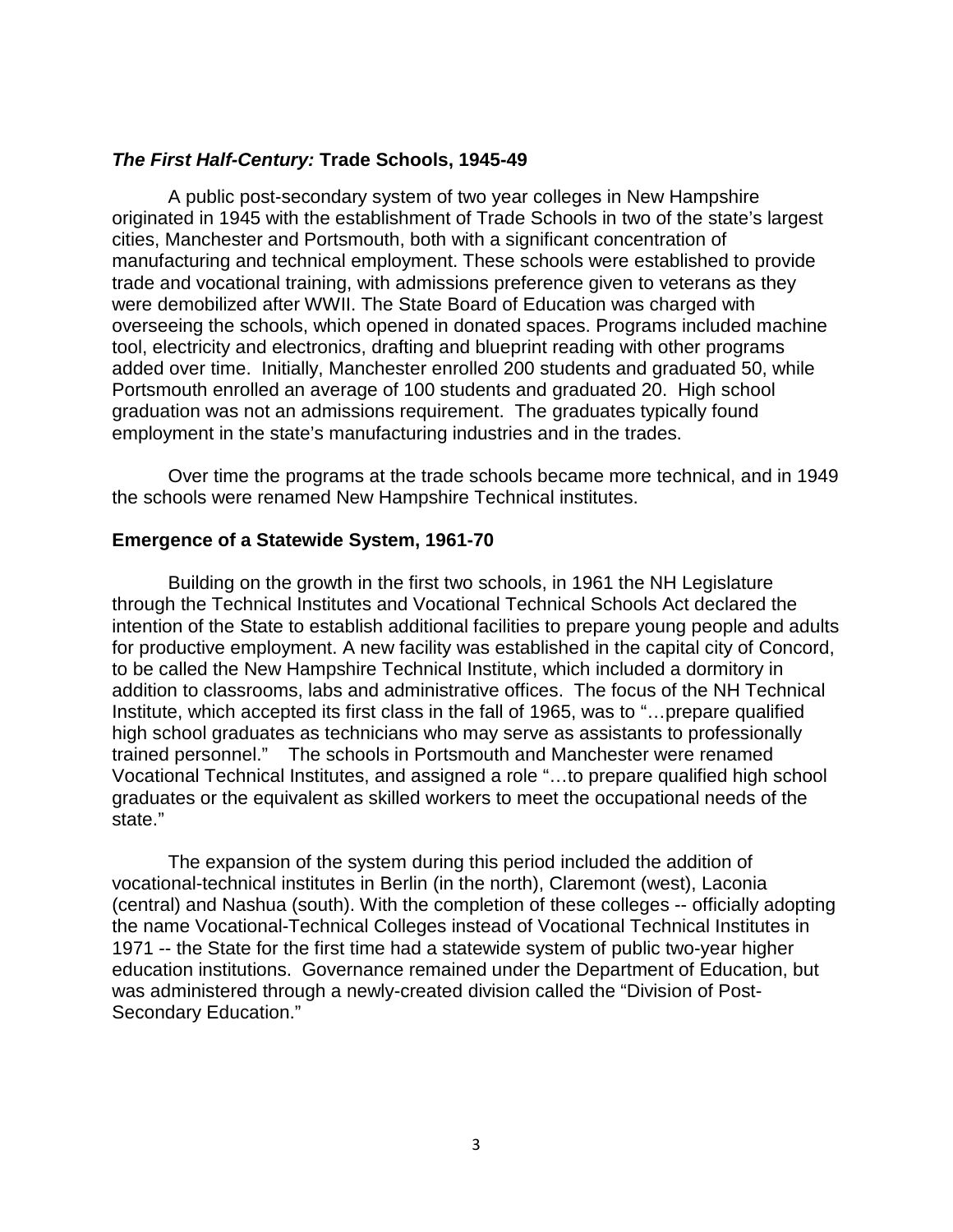#### **Maturing as a Post-Secondary System**

A significant shift in governance occurred in 1983 with the creation of the New Hampshire Department of Post-Secondary Vocational Technical Education, separate from the Department of Education, to oversee the two-year college system. The Department was overseen by a seven member Board of Governors. In 1989, the term "vocational" was dropped from the names of the six vocational-technical colleges, and these colleges all became known as New Hampshire Technical Colleges. These six, together with the New Hampshire Technical Institute (NHTI) in Concord, formed NH's system of two-year public colleges.

In 1995, as a result of a State budget crisis and as an effort to achieve administrative savings, the System was reorganized to "pair" colleges under shared administrations – Berlin with Laconia, Nashua with Claremont, and Manchester with Stratham. The largest college, NHTI in Concord, remained a single administration. The System was renamed the "New Hampshire Department of Regional Community Technical Colleges." The rationale for the reorganization was the "one college concept" which reflected the hope that the newly combined colleges would function with less total cost as one college, a vision that never materialized, due to the logistical difficulties of administratively coupling colleges that were separated by significant distance in miles and in the economy and demography of the local communities served.

The 1995 legislation creating the Regional Community Technical College System expanded the role of the colleges to include general education transfer programs. This broadening of mission led to the colleges moving towards accreditation with the New England Association of Schools and Colleges (NEASC) Commission for Institutions of Higher Education (CIHE) rather than NEASC's Commission on Career and Technical Institutions (CTCI).

Over the first half century after the founding of NH's first trade schools, the state's economy changed significantly. By the end of the  $20<sup>th</sup>$  century the state had moved into a top ten (among the fifty states) ranking in the percentage of employment in high technology industries with the migration north of many businesses and industries started in the Greater Boston/Cambridge Massachusetts technology corridor.

As New Hampshire's economy grew in high technology and other high valueadded industries (including professional and business services, health care and finance), demand for high skilled workers increased as did the importance of public higher education in providing an appropriately skilled workforce. The state's cautious fiscal approach remained a factor in the system's capacity to meet the increased demand for higher education and training. Ultimately, however, the state passed additional legislation that enabled the system to further evolve. In 1999, Senate Bill 503 replaced the NH Regional Community Technical College System Board of Governors with a new Board of Trustees which had a larger and broader membership with significant connection to the state's leading industries. And in 2005, Senate Bill 79 reversed the consolidation of a decade earlier and uncoupled the colleges, creating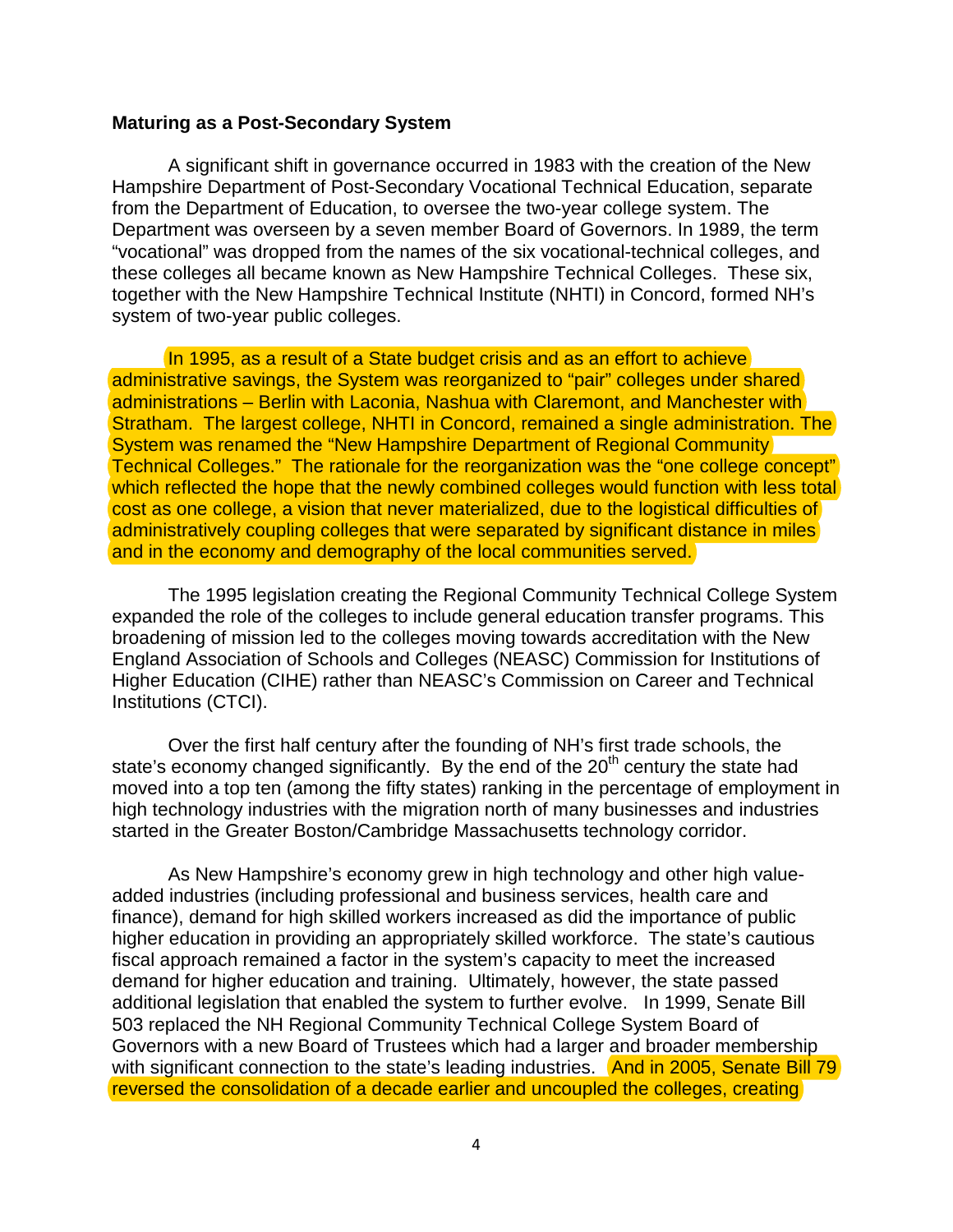again a system of seven colleges better able to focus on local student and industry needs.

## *Today's Community College System*

The realization of a true Community College System for New Hampshire was achieved with the passage of Senate Bill 82 in 2007. While SB82 was arguably the most significant legislation affecting the System since its inception in 1945, many important elements remained unchanged. The System would remain focused on career and technical education, general education transfer, workforce training and linkages with businesses, the K-12 System and other institutions of higher education. A single Board of Trustees, appointed by the Governor and Executive Council, would oversee the System. Capital and operating budget funding requests would still be developed and presented to the Governor and the Legislature. While these key elements remained constant, SB 82 provided for several major changes that combined to transfer the stewardship of the system from State of NH administrative structure to the Board of Trustees.

- CCSNH was established in State law as a body corporate and politic, no longer a State agency
- The name was changed to the Community College System of NH (CCSNH)
- The Board of Trustees was given authority over operational policies and procedures, including the authority to approve and enter into contracts, the authority to establish finance and purchasing policies and the authority to manage capital projects
- The Board of Trustees was given authority over personnel policies and procedures for CCSNH employees, and to negotiate collective bargaining agreements with covered employees.
- The Board of Trustees was given authority to appoint the chief executive officer (Chancellor), who would no longer be subject to appointment/reappointment by the Governor and Executive Council

Recognizing that a transition away from state administrative, financial, legal and other services would take more than the initial two-year period set forth in SB82, CCSNH obtained passage in 2009 of Senate Bill 149 to extend for an additional two years certain services from the state that would have expired in July of 2009. These included legal services from the Office of Attorney General that are provided to state agencies, financial services from the State Treasurer, and administrative services from the Department of Administrative Services. By June 30, 2011, CCSNH had assumed responsibility for all of these functions.

A follow-up piece of legislation in 2010 transferred title for real estate and other property to CCSNH.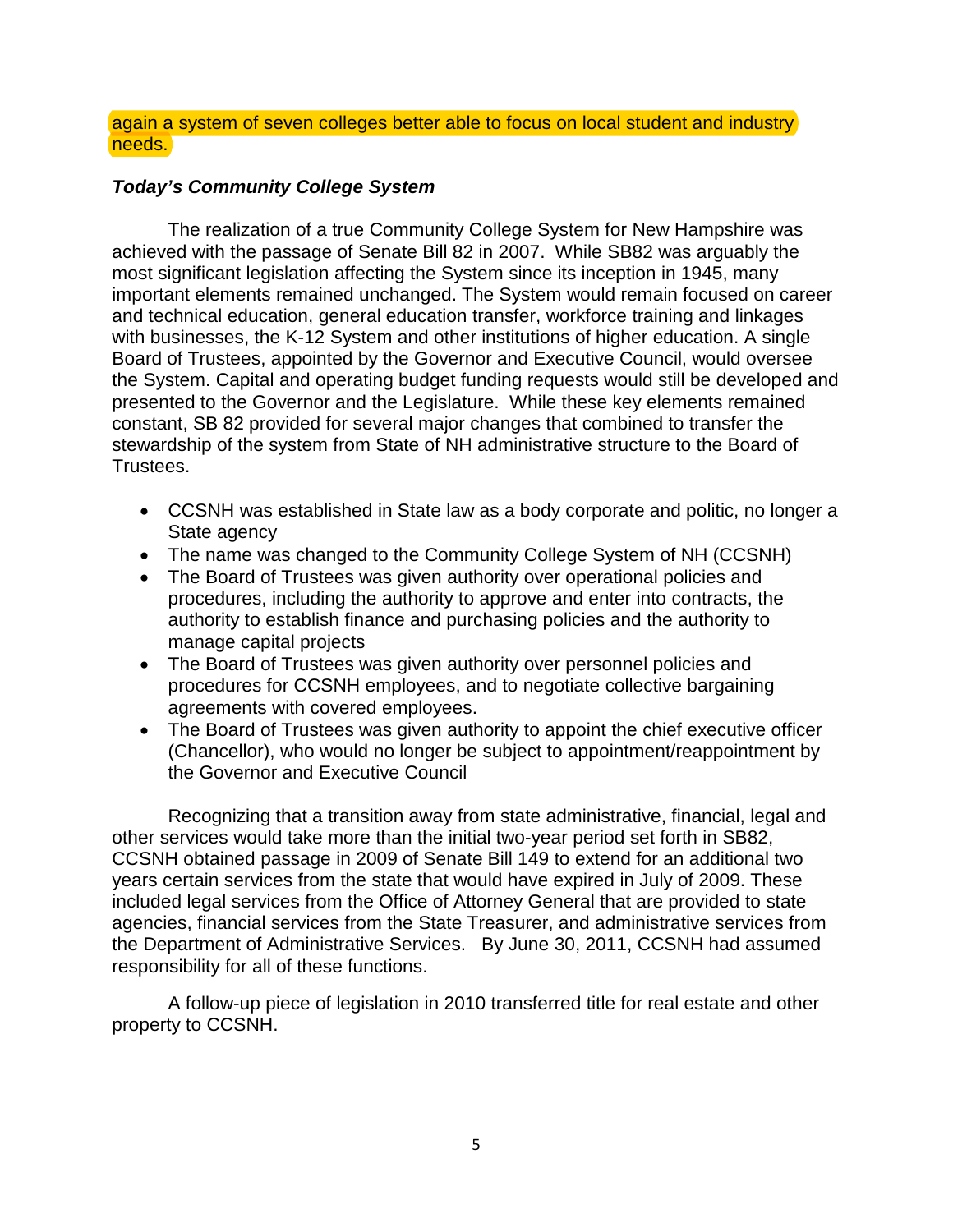# *CCSNH in the Second Decade of the 21st Century*

There is significant need for CCSNH to increase its enrollment and economic impact in the state. Nationally, in 2010 47% of public undergraduate enrollment was at community colleges, as compared to 28% in New Hampshire. Additionally, about 50% of New Hampshire high school graduates leave the state to attend college compared with a national average of 18% and a New England average of 39%.

Part of the out-migration of students is due to the relatively high cost of public higher education in the state and the high tuition has contributed to New Hampshire students graduating college with the highest debt burden in the nation. Increasing access to community colleges and increasing educational programs aligned with industry need are essential parts of the state's efforts to improve affordability of higher education and to help to ensure an adequate supply of high skilled workers.

The mission of CCSNH, with a focus on student academic and economic success and alignment with industry needs and opportunities, positions the system well to support the state's economic future. CCSNH provides access to learners throughout the state, offering associate degree and certificate programs and specialized training to a broad spectrum of the population. CCSNH acts as a bridge: for individuals and families to educational advancement and economic opportunity; for students from secondary to post-secondary levels; from certificate and industry-based education to associate and baccalaureate degrees; and for the state of NH generally as a bridge between education and a strong economy.

Each of the Colleges has evolved within its own distinctive region, serving local industry and community needs, maintaining core strengths in career and technical education while taking on the characteristics of comprehensive community colleges with a broad range of programs designed to prepare students for professional attainment and for transfer to four year colleges and universities.

### **Engagement with Business and Industry**

CCSNH prioritizes partnerships with industry and New Hampshire employers. The system board of trustees includes members who represent particular industry sectors. Each college has an advisory committee consisting of regional civic and business leaders, who work with college leadership to ensure industry engagement at the local level. Nearly every academic program at colleges in the system has a program advisory board comprised of local industry leaders, who assist in shaping curriculum, strengthening education-to-career pathways, and providing input on employment opportunities and industry trends.

A 2011 Federal Trade Adjustment Assistance Community College and Career Training Grant created the opportunity for CCSNH to ramp up its education and training of the advanced manufacturing workforce in New Hampshire. Through CCSNH, the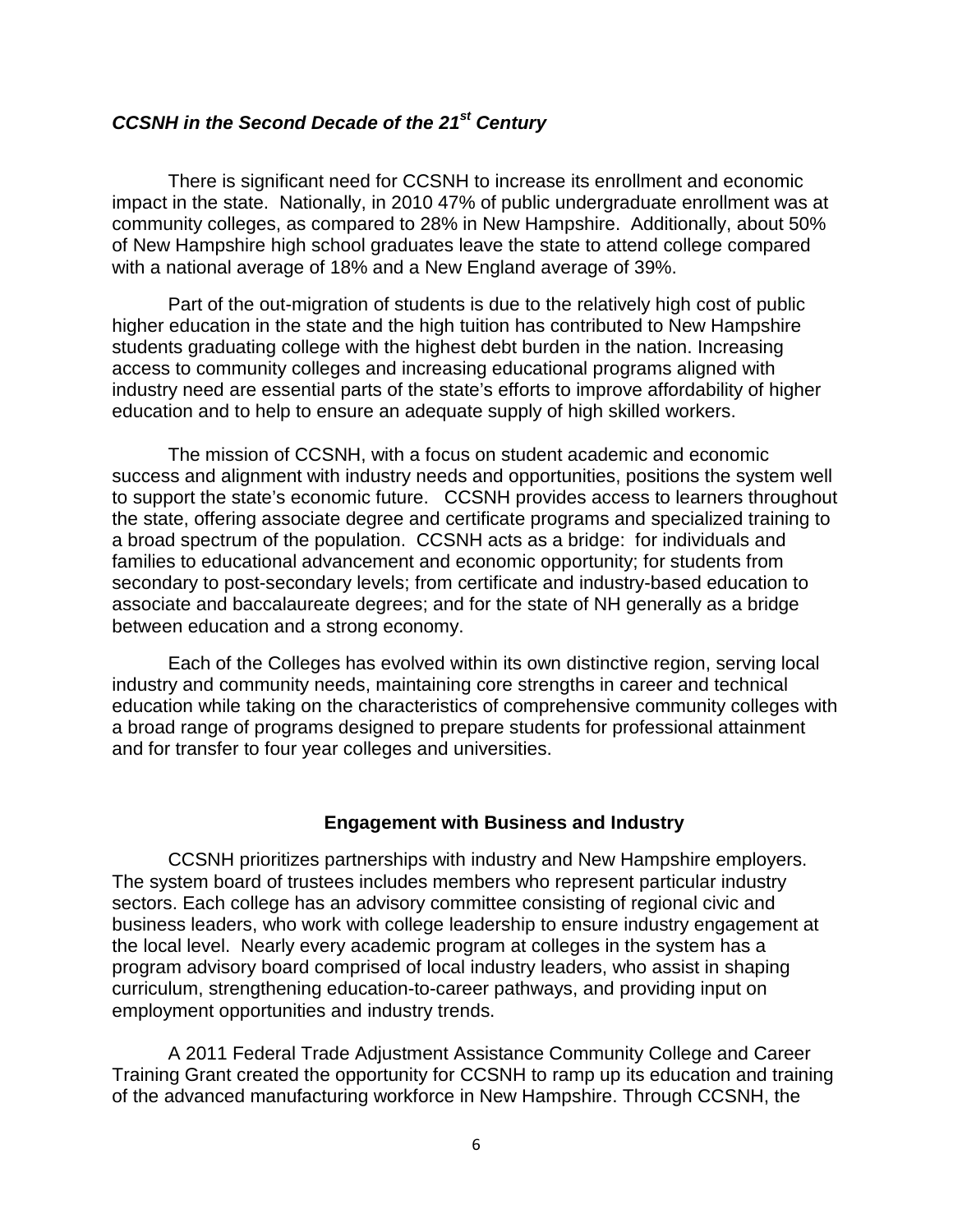state has access to nearly \$20 million in federal funding to create advanced manufacturing training programs across New Hampshire. Training pathways will include entry-level through more advanced positions and specialized skills, all aligned to job opportunities in New Hampshire.

Within its advanced manufacturing initiative, CCSNH is developing a common core advanced manufacturing curriculum across its seven colleges and developing specialized manufacturing training programs to meet defined regional needs. The advanced manufacturing initiative stemming from the federal grant had engaged more than 100 industry partners statewide by mid-2013.

To help to address the need for more advanced technical workers, CCSNH is partnering with the University System of NH to enhance STEM curriculum and transfer pathways, with the goal of doubling the number of STEM graduates from NH's public colleges and universities by 2025.

#### *Academic Programs*

CCSNH offers a wide variety of programs in allied health, business, information technology, construction and industrial technologies, education, engineering technologies, environmental science, graphic arts and design, hospitality and tourism, life sciences, public safety, social services, transportation/technician technologies, and general studies/liberal arts.

As CCSNH has strengthened transfer pathways with baccalaureate institutions, the colleges have experienced significant growth in their general studies/liberal arts programs, which are typically used as a foundation for "two plus two" transfer into a baccalaureate program. Additional program trends are outlined below.

| <b>Program Area</b>                          | % Enrollment Change, 2007-2012 | % of Total<br><b>Enrollment</b> |
|----------------------------------------------|--------------------------------|---------------------------------|
| Liberal Arts/General Studies                 | 62%                            | 40.5%                           |
| <b>Health Professions</b>                    | 5%                             | 13.2%                           |
| Business, Management, Marketing              | 17%                            | 11.5%                           |
| <b>Teacher and Early Childhood Education</b> | 24%                            | 6.7%                            |
| <b>Computer and Information Systems</b>      | 60%                            | 6.0%                            |
| Law Enforcement and Fire Services            | 11%                            | 4.3%                            |
| Mechanic and Repair Technology               | (1%)                           | 4.3%                            |
| <b>Engineering Technologies</b>              | 14%                            | 3.5%                            |
| Social Services and Public Administration    | 29%                            | 2.1%                            |
| <b>Precision Manufacturing/Production</b>    | 64%                            | 1.4%                            |